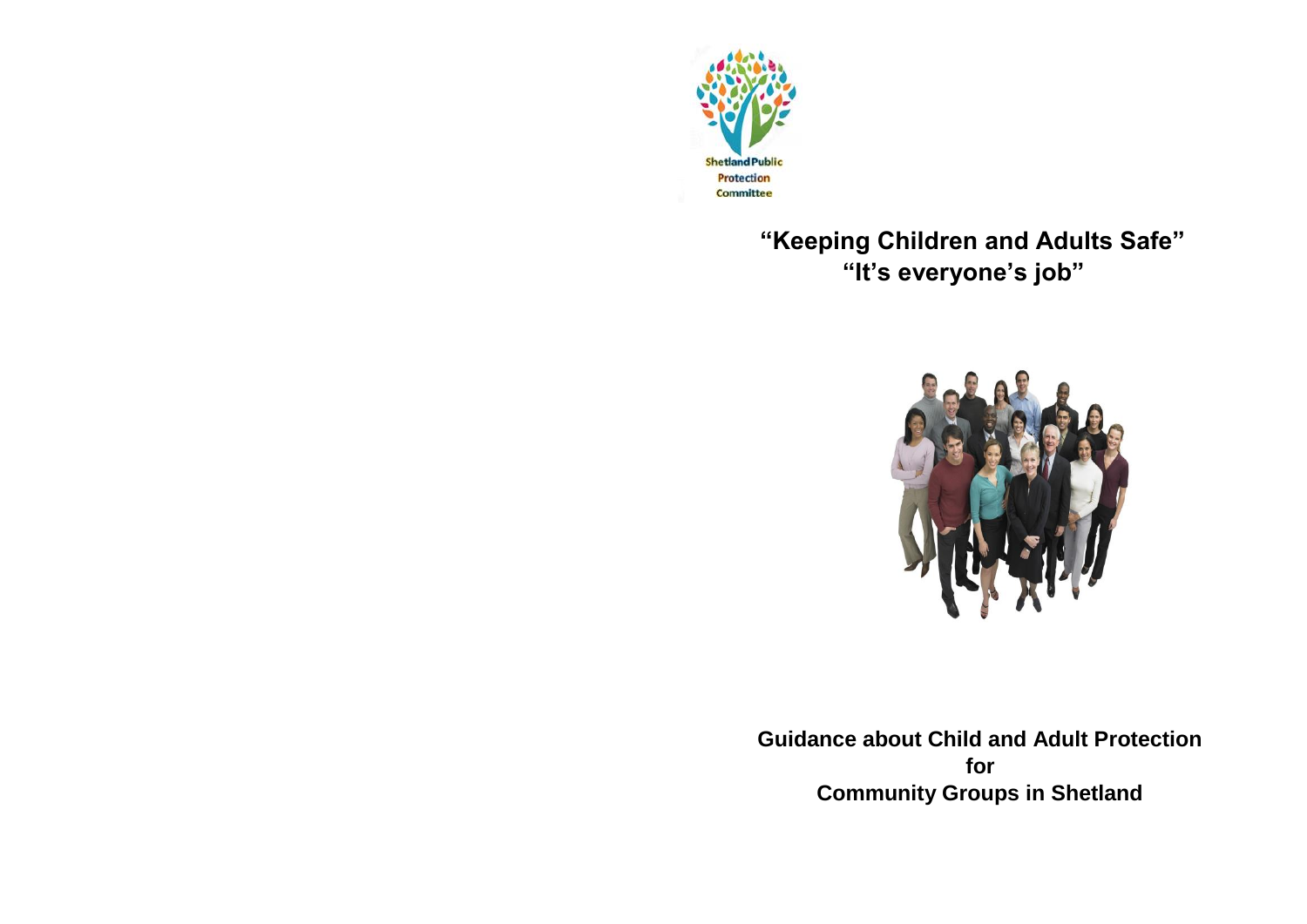## **Child and Adult Protection**

This leaflet has been designed to support all community groups and aims to:-

- Give some information about Child and Adult Protection
- Give guidance about what to do if a child or adult is at risk of harm
- Point groups to other sources of information and training

Community groups are encouraged to sign up to the good practice of having child and adult protection policies in place, further information can be found at:- <https://www.safershetland.com/for-community-groups>

This leaflet can only give a brief summary of child and adult protection. Full copies of the child and adult protection procedures are available at:-

## **Child Protection Procedures**

<https://www.safershetland.com/child-protection>

**Adult Protection Procedures** 

### <https://www.safershetland.com/adult-protection>

Hard copies of both can be requested from the Lead Officer, Kate Gabb on 01595 744435

## **Protecting Vulnerable Groups (PVG)**

Voluntary Action Shetland can support your group through this process for a fee of £15 per application for volunteers. The charges for paid staff are, full scheme record— £59 plus £15 admin charge or scheme update £18 plus £15 admin charge. For advice about the need for a PVG check:

<https://www.mygov.scot/pvg-scheme/> VAS—01595743900

# **Children can't always tell someone if they are being abused or neglected.**

# **But you can.**

**Call—Duty Social Work—01595 74 4420**



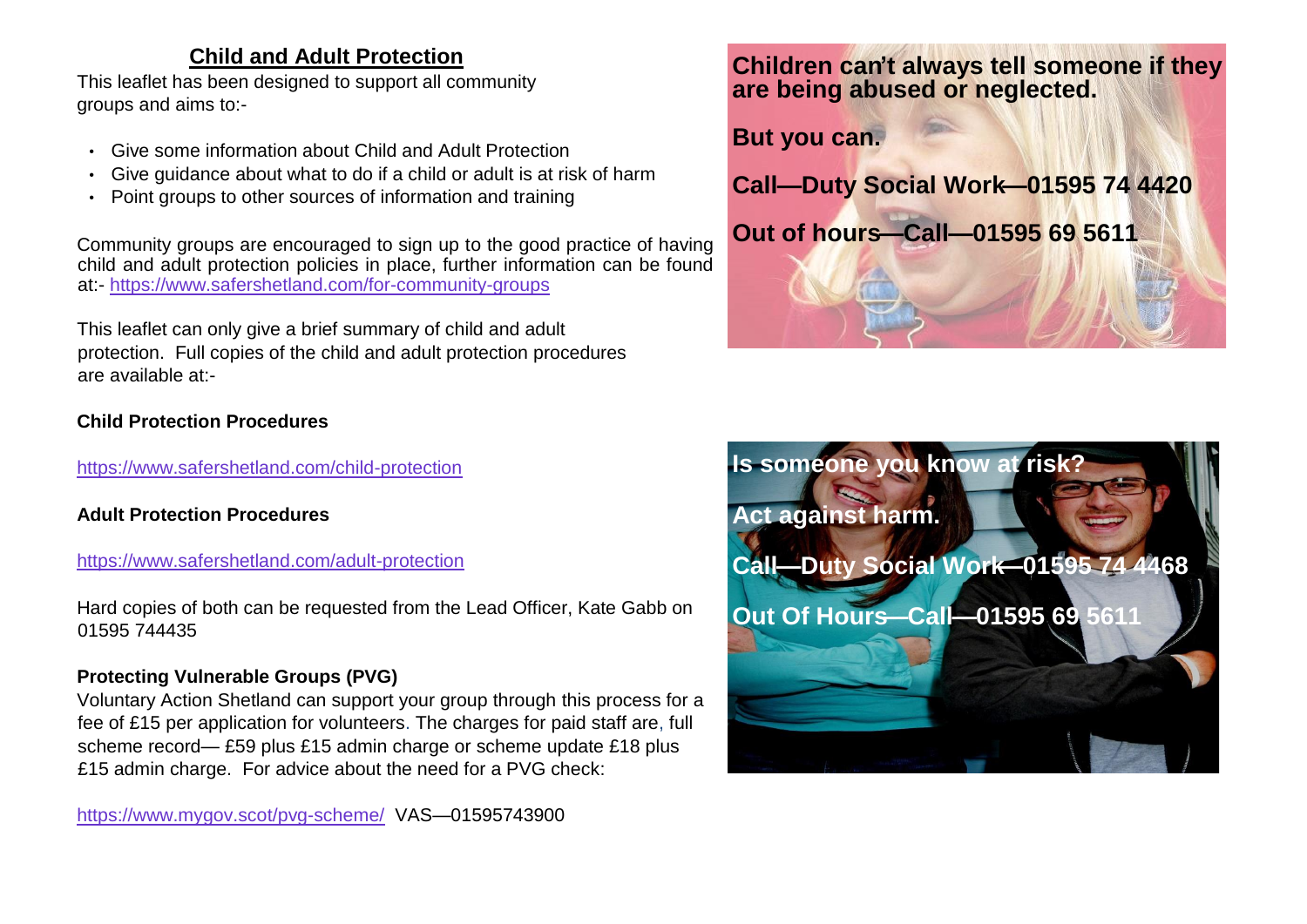## **What training should I do:-**

### **Volunteers in your organisation**

It's Everyone's Job E learning – link on safershetland website - <https://level1.safershetland.com/> Courses specifically designed for Sports Coaches are also available through (Shetland Islands Council Sport and Leisure)

**Named designated person** for Adult and Child Protection in voluntary organisations should complete — It's Everyone's Job E learning – link on safershetland website <https://level1.safershetland.com/> followed by 1/2 day training currently a webex session bookable through Workforce Development -

Workforce.DevelopmentTeam@shetland.gov.uk.

Completing both the E Learning and the ½ day training counts as Level 2.

**Managers** in the organisation should complete Level 2 Adult Protection and Level 3 Child Protection.

Contact Workforce Development at 01595 743920 or 01595744752

Email Workforce.DevelopmentTeam@shetland.gov.uk

# **Child and Adult Protection**

### **Its Everyone's Job**

Children and Adults can come into contact with a range of staff and volunteers working in community groups.

Every member of staff, volunteers and the public, has a role to play in protecting children and adults: it's not just social workers, teachers, youth workers, health staff and the police.

### **Cause for concern**

Children can be at risk through:-

- Physical abuse
- Emotional abuse
- Sexual abuse
- Neglect

Adults all of the above and:-

- Financial
- Discriminatory harm
- Self Harm or neglect
- Domestic Abuse

## **Who harms?**

# **Anyone.**

**Where does harm take place?** 

# **Anywhere.**

If you have concerns **YOU MUST DO SOMETHING ABOUT THEM.**